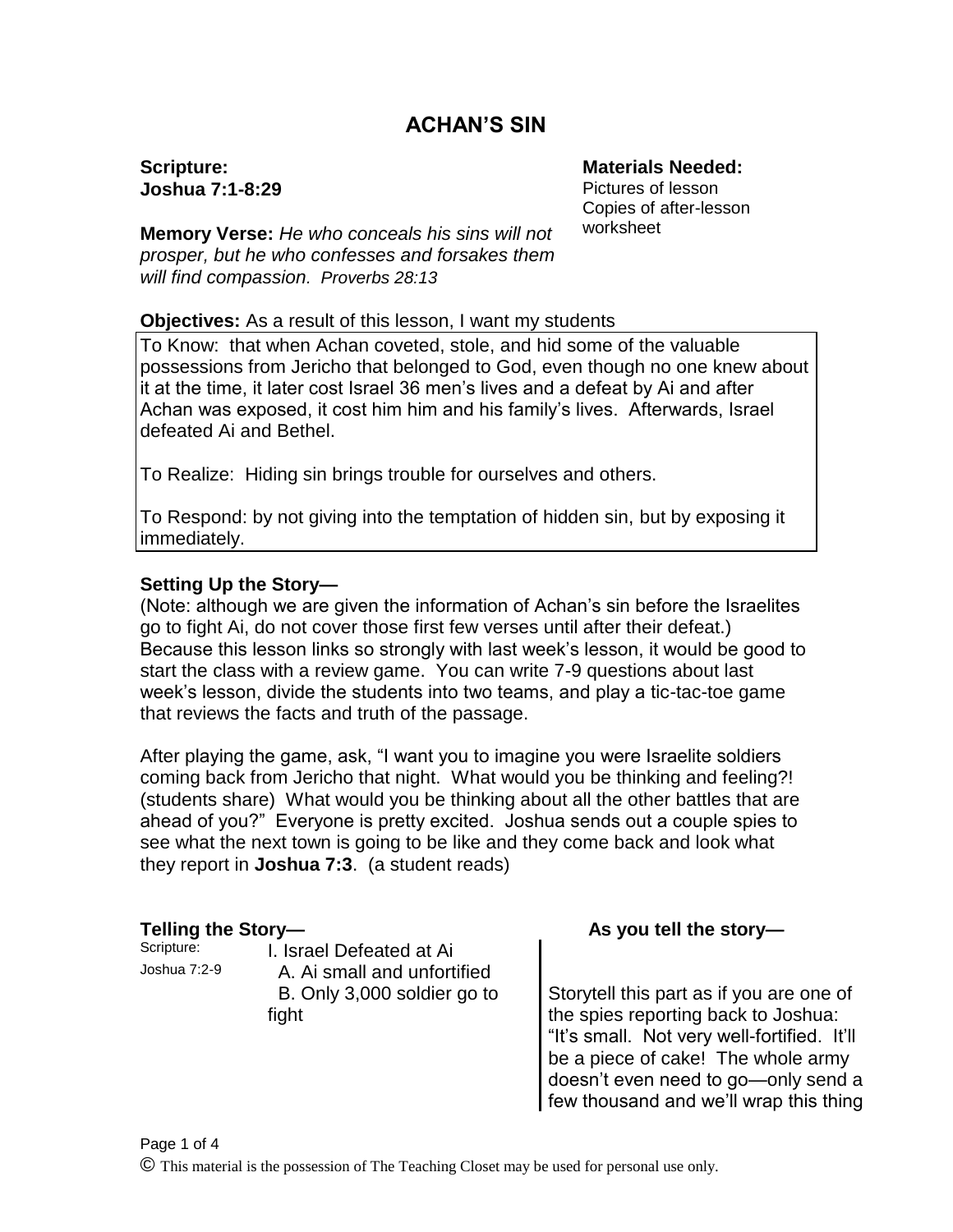| C. Ai defeats them<br>1. strikes down 36<br>men<br>2. Israelites AFRAID!<br>D. Joshua cries out to God                                                   | up!"<br>Joshua leads his men out to battle.<br>The men of Ai come out. The battle is<br>engaged and something goes terribly<br>wrong. Joshua looks around. His<br>men are running away. He sees his<br>men lying on the ground. Retreat!<br>They pull back to their camp.<br>How are you feeling if you are Joshua.<br>Ok. Jericho is one thing. God did<br>that. But now you are facing your<br>enemy in combat. And you lose to an<br>EASY little town! What are the rest of<br>the fortified cities going to think and<br>do? We know what Joshua thought<br>they would do! Look in vs. 9. |
|----------------------------------------------------------------------------------------------------------------------------------------------------------|-----------------------------------------------------------------------------------------------------------------------------------------------------------------------------------------------------------------------------------------------------------------------------------------------------------------------------------------------------------------------------------------------------------------------------------------------------------------------------------------------------------------------------------------------------------------------------------------------|
| II. Achan Sinned                                                                                                                                         |                                                                                                                                                                                                                                                                                                                                                                                                                                                                                                                                                                                               |
| A. God tells him someone<br>has sinned<br>B. Achan had stolen: he<br>believed four things<br>1. "My sin is small."<br>2. "It doesn't matter."            | Read vs. 10. God doesn't seem too<br>alarmed. He tells Joshua exactly<br>what the problem is! First three words<br>of vs. 11. "Israel has sinned"<br>Read Joshua 7:1<br>Storytell as if from Achan's viewpoint<br>what was going through his heart as<br>he was in Jericho fighting.<br>What must Achan have been thinking<br>when he saw those rich clothes, all                                                                                                                                                                                                                             |
| 4. "No one will find out."                                                                                                                               | that silver, that huge bar of gold?<br>(have students give answers and then<br>summarize on the board by writing the<br>four phrases)                                                                                                                                                                                                                                                                                                                                                                                                                                                         |
| C. Someone took some of the<br>things under the ban belonging<br>to God<br>1. He stole<br>2. He deceived<br>D. He would be discovered by<br>casting lots | Storytell about how God tells Joshua<br>to find out who it is.<br>Does God know who it is?<br>Does God tell Joshua who it is?<br>Why do you think He doesn't?<br>Why is God going to leave it up to<br>casting lots? Why doesn't He just say,<br>"Achan, the son of Carmi sinned by<br>taking things" (let students answer,<br>but point out that God is making the<br>point to all the Israelites that HE<br>knows their secret thoughts and                                                                                                                                                 |
|                                                                                                                                                          | 3. "It doesn't hurt anyone."                                                                                                                                                                                                                                                                                                                                                                                                                                                                                                                                                                  |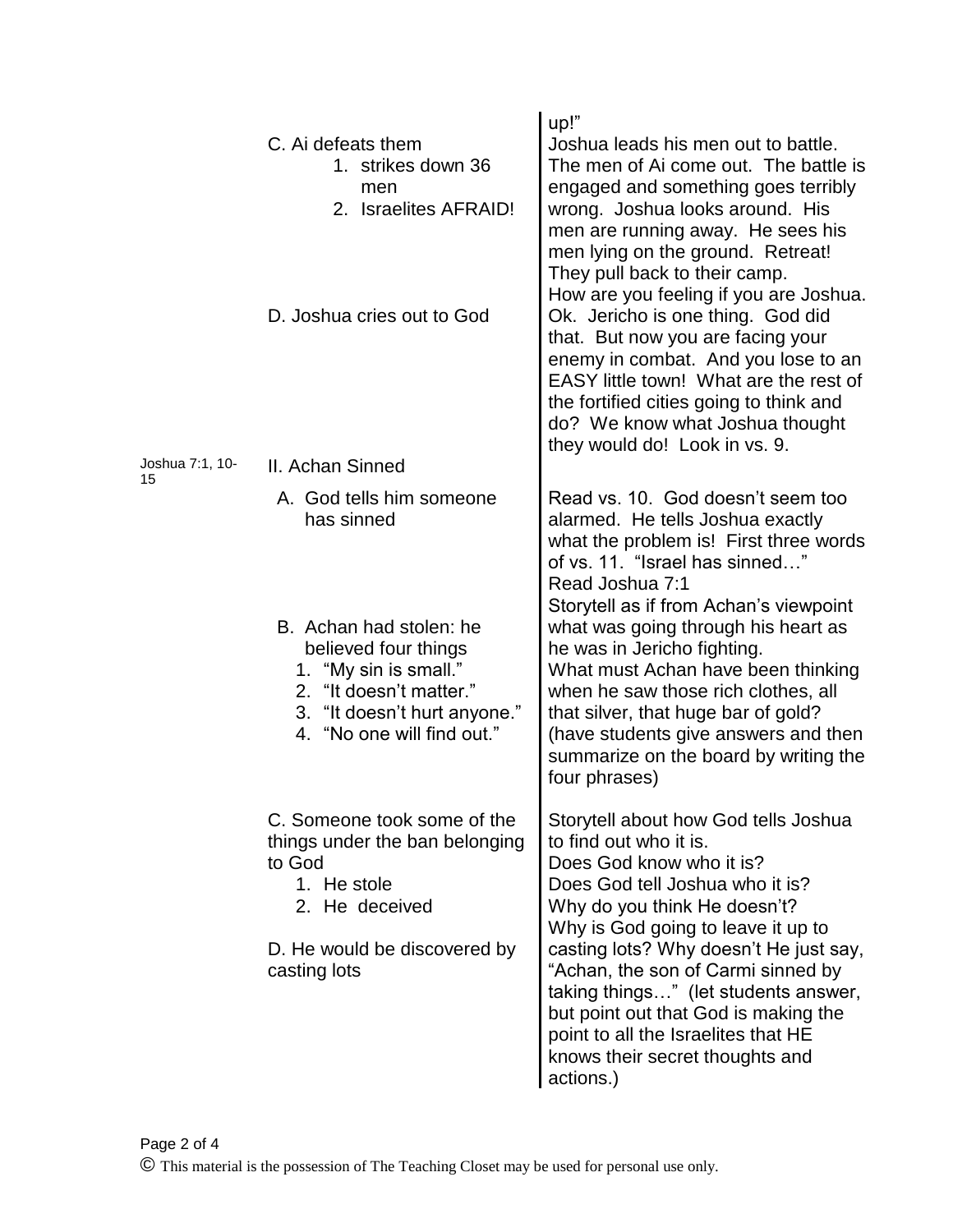| Scripture:<br>Joshua 7:16-26 | III. Achan is Discovered and<br>Destroyed<br>A. Lots are taken tribe by<br>tribe and family by family<br>B. Achan is finally chosen   | The next morning all the Israelites<br>meet before Joshua. God knows who<br>is guilty, and Achan knows who is<br>guilty. What should Achan do at that<br>moment?<br>The tribe of Judah is chosen. (write<br>Judah on board)<br>The next lot is about to be cast. What<br>should Achan do at that moment?<br>The family of the Zerahites is chosen.<br>The next lot is about to be cast. What<br>should Achan do at that moment?<br>The family of Zabdi is taken.<br>If you were Achan, how would you be<br>feeling right then? What should<br>Achan do? He waits. The next lot is<br>taken. His father Carmi's household<br>is taken. All the men are standing<br>there. The last lot is about to be |
|------------------------------|---------------------------------------------------------------------------------------------------------------------------------------|------------------------------------------------------------------------------------------------------------------------------------------------------------------------------------------------------------------------------------------------------------------------------------------------------------------------------------------------------------------------------------------------------------------------------------------------------------------------------------------------------------------------------------------------------------------------------------------------------------------------------------------------------------------------------------------------------|
|                              | C. Achan is told to confess<br>D. Achan confesses what he<br>did<br>E. The spoils are brought from<br>his tent and given to the Lord. | taken, and you know what Achan<br>says? Nothing. The lot is taken.<br>Achan is selected. And Joshua has to<br>tell him to confess what he has done.                                                                                                                                                                                                                                                                                                                                                                                                                                                                                                                                                  |
|                              | F. Everything Achan owns is<br>destroyed                                                                                              | (if students ask why everything had to<br>be destroyed, it is most likely that<br>Achan's immediate relatives who<br>shared a tent with him knew about<br>what he had done.)<br>Achan had not gotten rid of his hidden<br>sin, but the Israelites HAD-they<br>completely got rid of Achan and his<br>family and gave it completely back to<br>God.                                                                                                                                                                                                                                                                                                                                                   |
| Joshua 8:1-29                | IV. Israel Defeats Ai and Bethel                                                                                                      | Quickly storytell through the events to<br>conclude the battle with Ai.                                                                                                                                                                                                                                                                                                                                                                                                                                                                                                                                                                                                                              |

### **Concluding the story:**

Four things Achan believed turned out to be false. What were they? (review from board). There is a verse that fits this perfectly. (teach memory verse and then conclude with the application). Is there anything in your life that you knew was wrong, but you either thought it was too small or didn't matter or it didn't hurt anyone or no one would know? What must you do to get rid of it? Let's pray.

### **Boardwork (draw on back):**